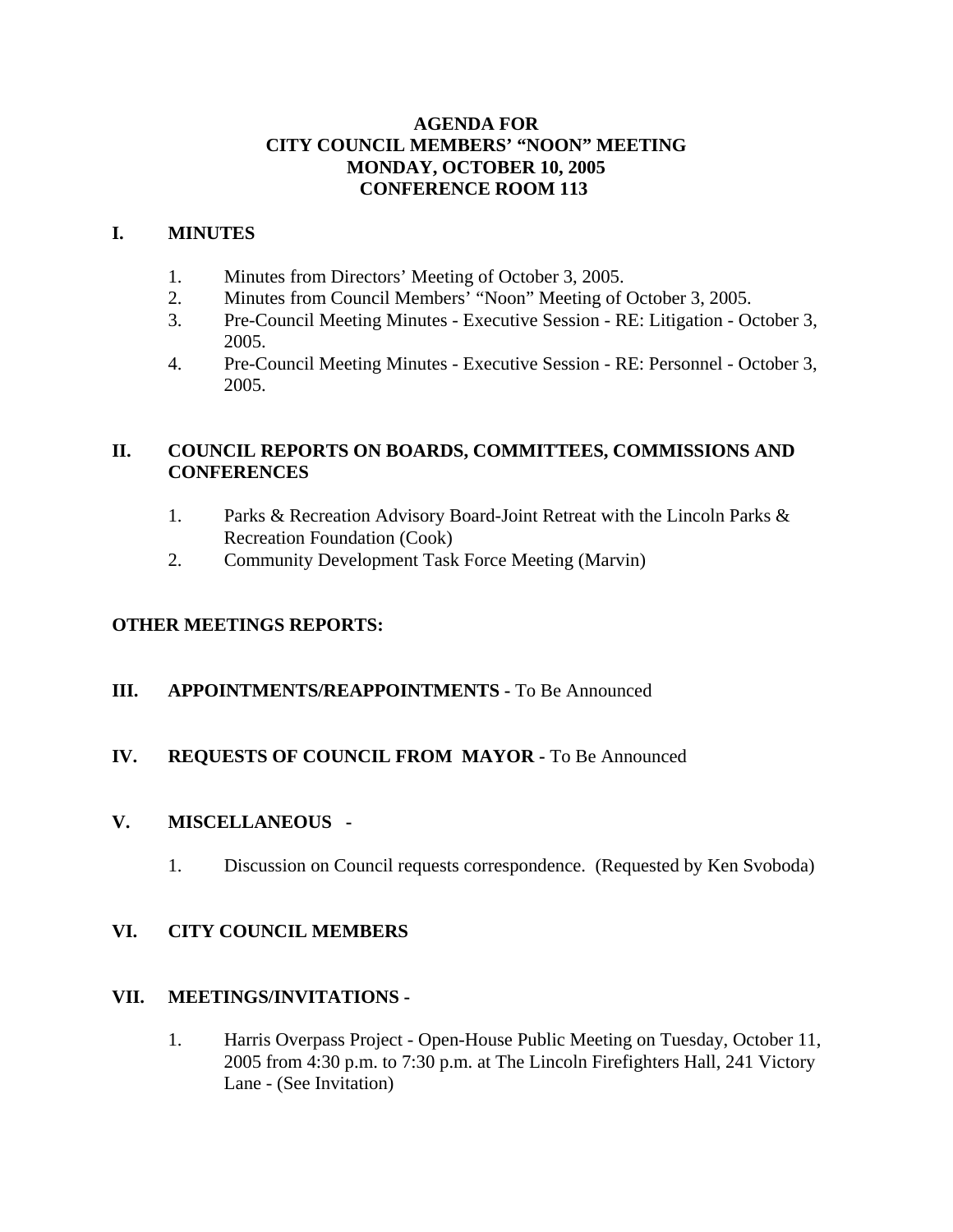- 2. Invited to Join E&A .... Huskers vs. Raiders for Pre-Game Tailgating at 11:30 a.m. -Kick Off at 3:00 p.m. on Saturday, October 8, 2005 at 850 "S" Street Parking Lot - (See Invitation)
- 3. Updowntowners Evening Social on Tuesday, October 25, 2005 from 5:00 p.m. to 8:00 p.m. at Christo's Pub (formerly BC's) at 1200 "O" Street - RSVP to Heather Bullock at 434-6507 by Oct.  $24<sup>th</sup>$  - (See Invitation)
- 4. Public Open House City of Lincoln Storm Drainage Project  $38<sup>th</sup>$  & Sewell on Thursday, October 13, 2005 from 6:00 p.m. to 7:30 p.m. at Southeast High School, Room D - (See Invitation)

## **VIII. ADJOURNMENT**

ca101005/tjg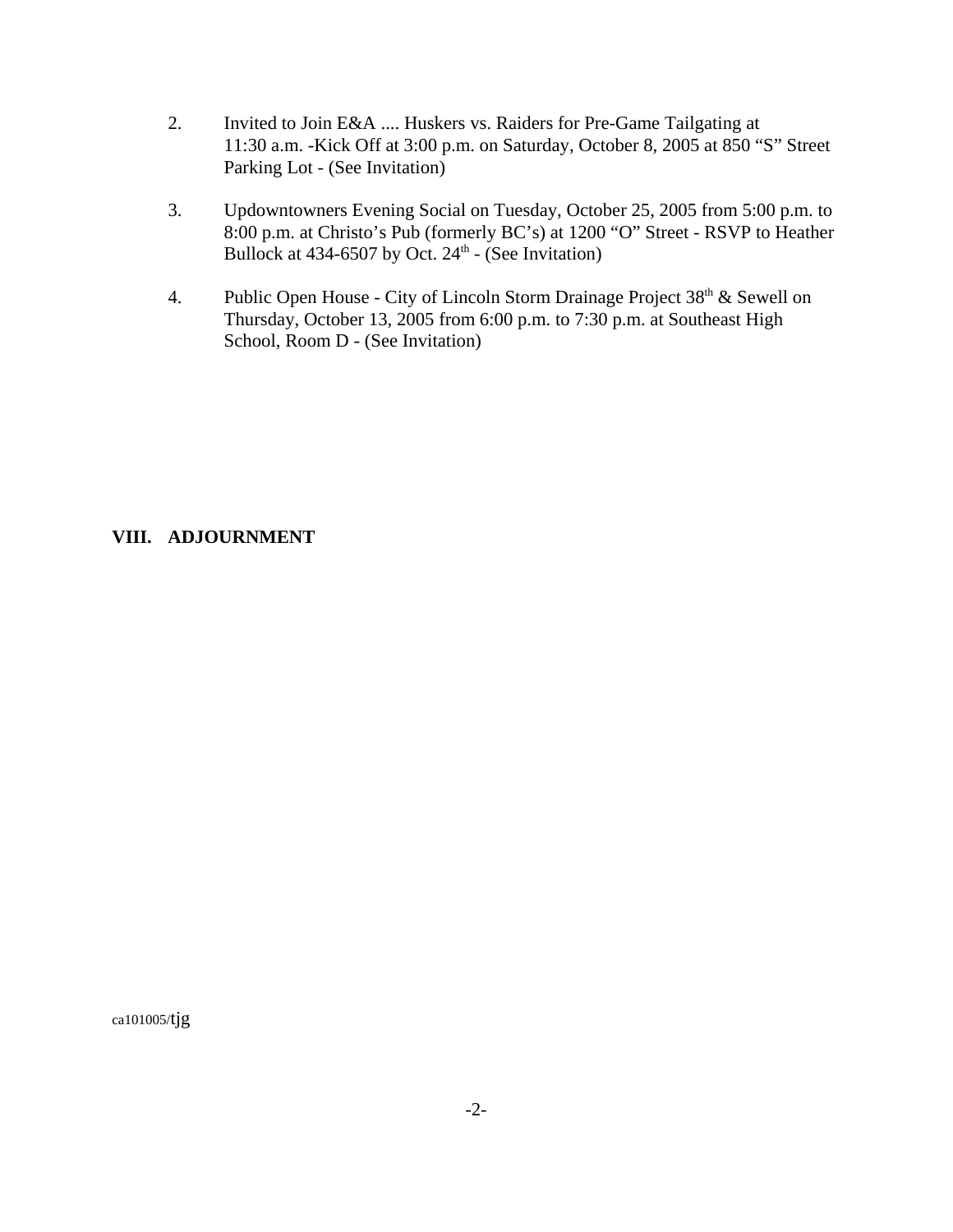## **MINUTES CITY COUNCIL MEMBERS' "NOON" MEETING MONDAY, OCTOBER 10, 2005 CONFERENCE ROOM 113**

**Council Members Present:** Ken Svoboda, Chair; Patte Newman, Vice-Chair; Jon Camp, Jonathan Cook, Robin Eschliman, Dan Marvin, Annette McRoy.

**Others Present:** Mark Bowen, Ann Harrell, Rick Hoppe, Mayor's Office; Dana Roper, City Attorney; Tammy Grammer, City Council Staff; Ray Stevens, County Commissioner; and Coby Mach, LIBA.

## **I. MINUTES**

- 1. Minutes from Directors' Meeting of October 3, 2005.
- 2. Minutes from Council Members' "Noon" Meeting of October 3, 2005.- (Will be carried over to the "Noon" Agenda for October  $17<sup>th</sup>$  for Approval-not completed)
- 3. Pre-Council Meeting Minutes Executive Session RE: Litigation October 3, 2005.
- 4. Pre-Council Meeting Minutes Executive Session RE: Personnel October 3, 2005.

[NOTE: The Minutes from Council Members' "Noon" Meeting of October 3rd will be carried over to the "Noon" Agenda for October  $17<sup>th</sup>$  for Approval due to not being completed.]

Chair Ken Svoboda, by acclamation of the Chair, approved the minutes. No objections were offered, thus the minutes were approved as presented.

## **II. COUNCIL REPORTS ON BOARDS, COMMITTEES, COMMISSIONS AND CONFERENCES**

- 1. **Parks & Recreation Advisory Board-Joint Retreat with the Lincoln Parks & Recreation Foundation** (Cook) — Mr. Cook stated they had a Retreat, it was a four hour meeting. He did not feel good, so he did not make it to the meeting. No Report.
- 2. **Community Development Task Force Meeting** (Marvin) Rick Hoppe stated they have been working on whether they want to restructure the Community Development Task Force. As he understands, the subcommittee reviewed the issue and recommended to the entire committee that they would go ahead and leave the structure as is in place.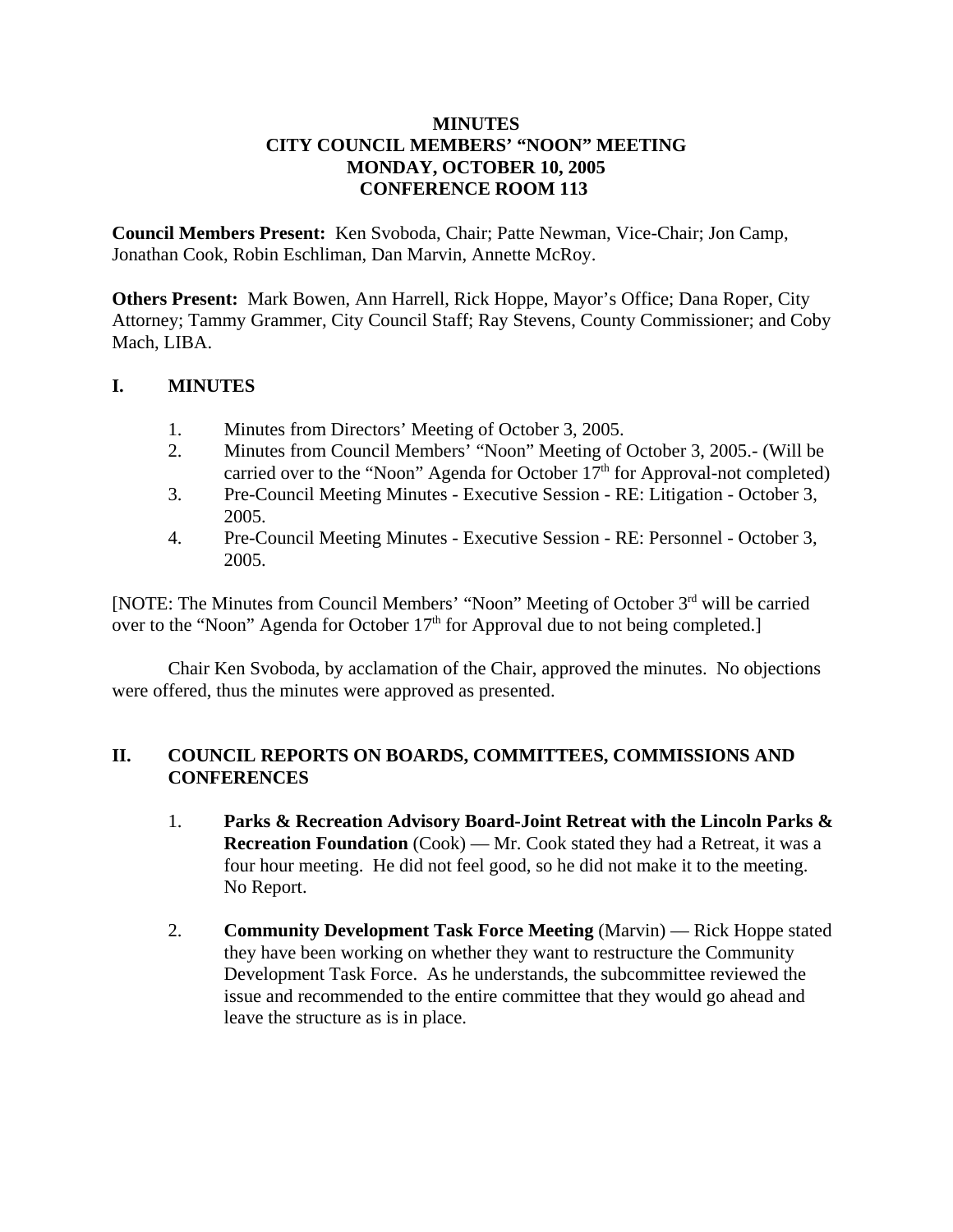Mr. Marvin stated he attended the meeting. The meeting was moved to "F" Street in effort to try to increase attendance, they did not have a quorum until about five minutes into the meeting. At this meeting, we elected a new Chair and Vice-Chair, elected as Chair was Mary Jane Steward and Danielle Nantkes as Vice-Chair. He thinks they're still waiting for the subcommittee to put together a way of making the task force provide more input from people who are members and attend the meetings to try to provide little more direction. He thinks that has a direct impact on people's willingness to go to a meeting and they're also trying to reemphasize with members that it is important they attend the meetings because if they don't they lose a quorum and then have to reschedule another meeting.

#### **OTHER MEETINGS REPORTS:**

Ms. Eschliman stated last week she forgot to report on the Homeless Coalition. They're doing a consensus count on the number of homeless people, working very hard on trying to update it. Ms. Newman noted it's done every year. Ms. Eschliman reported one thing they said is contributing to the problem is credit card debt and they were encouraging us all to attend a seminar in Omaha. Apparently, average household credit card debt is up to \$17,000 a year and they're working on it.

Another thing they are working on is trying to find housing for people who have been released from prison and having trouble finding housing. They're having a hard time finding a landlord that will accept them and apparently now some of the faith based groups have started doing that. They don't know which faith base groups have housing at what point and time, so they're working on better communication.

Mr. Camp reported last week we had a Lincoln Partnership for Economic Development Meeting (LPED). He thinks they're all aware of Matt Carlson the new President of the Lincoln Chamber of Commerce, it's exciting to have that position finalized now.

There were two interesting things that were presented at LPED. One was a presentation by General Roger Lempke, Adjutant General, State of Nebraska and Jim Krieger, CFO, An Entrepreneurial Collaboration, The Gallup Organization had a presentation. Mr. Krieger talked about they're going through some funding efforts on arterial collaborations they call it, the whole idea is that they want to really create job opportunities.

Mr. Svoboda reported for the first time the Nebraska Innovation Zone Commission meet last week and basically they took care of housekeeping issues. Some of the structural things that needed to be in place was electing Chair and Vice-Chair, he was elected Chair and Steve Oltmans from Papio-Missouri River Natural Resources District was elected Vice-Chair. They're going to be meeting on a monthly basis for the next few months which will be the first Thursday of each month with the exception of December and then after that they will reestablish a need for a monthly meeting. They adopted an operating procedures packet and from that point gave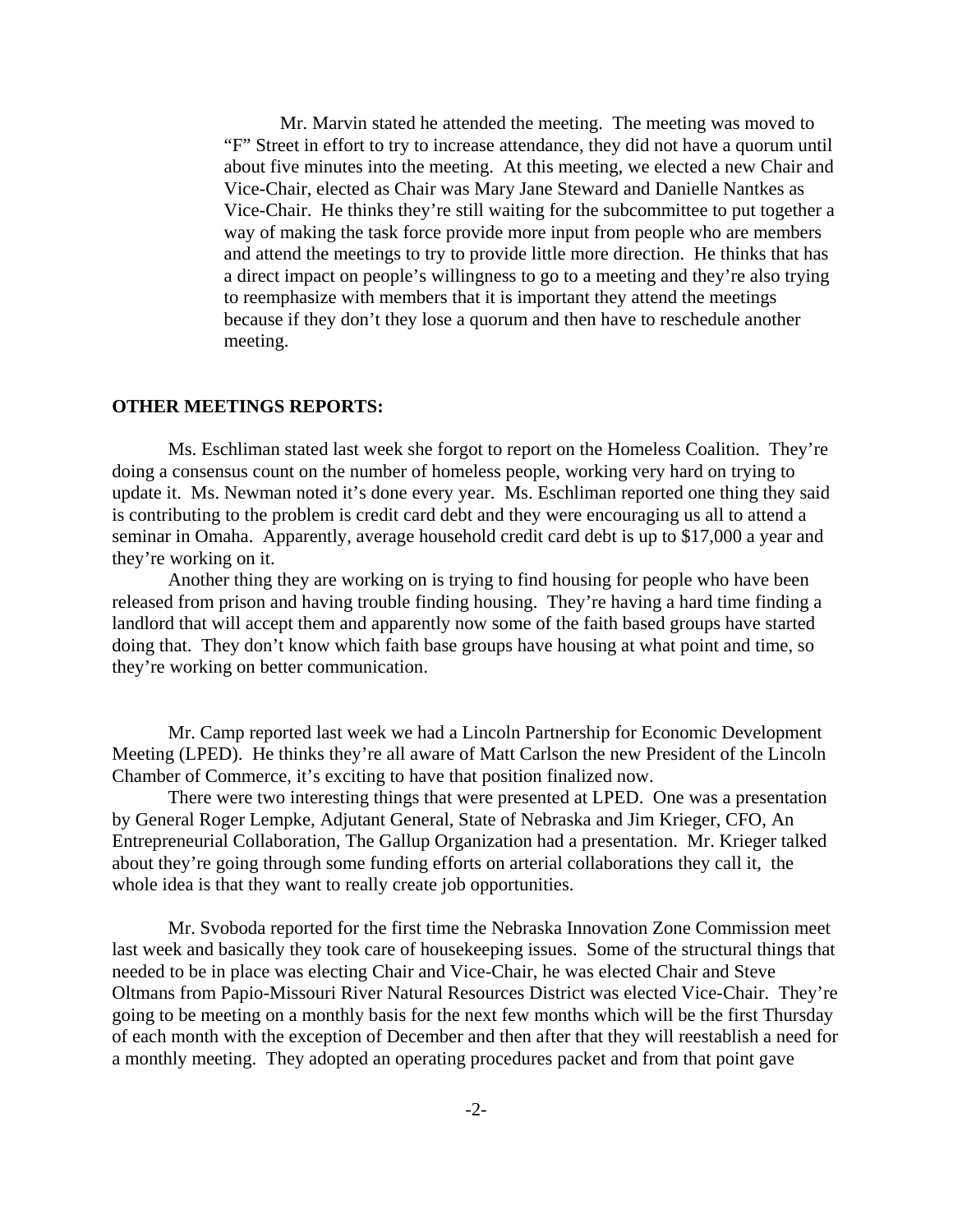Steve Miller and Richard Baier with the State of Nebraska Department of Economic Development some tasks to come back to them next week or next month with information regarding over lane maps of utilities and jurisdictional maps. All the different types of things you would do at any comprehensive plan review or establishment to find out first of all what we have and what jurisdiction we have and move on from there. The next meeting we will start getting into some heavy discussion as to what role we will play.

Ms. McRoy reported on the "M" Class Meeting, the second meeting was on Friday, October 6<sup>th</sup> and the members are Bill Harding, Georgia Glass, Ed Wimes, Don Taute and myself. Since our first meeting, they sent out the survey information to the eight cities and the deadline was September  $30<sup>th</sup>$  and as of Friday afternoon they had all the information back except for Topeka and Des Moines. They did have a 3% increase from the last time they checked their numbers, so they're going to double check it. The matter of background, the City has 119 "M" class employees which is about 19 categories they sent out 25 job descriptions/25 titles and they're trying to get 85% match of all the job titles that come in. The states they surveyed do not have Public Works Coordinator and Water & Wastewater Coordinator which is two people in our City but don't exist in other states so they're going to throw those out. Adding, 911 does not exist, it's under Fire, Police, Emergency or County functions because there is only one match they are throwing these three out. For Purchasing, Risk Manager, and Budget Officer they still have questions because people had them under different job categories through the City and so they're trying to figure out how close it is to what Steve Hubka or Purchasing would do so these 3 jobs are in question. They're working towards making sure the Council has a lot of information. There are going to be 19 or 20 job categories that will be done which will include the percentage that matches from the cities and their threshold is 85%, so nothing less than 85% they will consider and so it is going to be a very comprehensive chart but it will be easy for the Council to read. They are not including any benefits because they can be different than ours and another question they're looking at long range is how they administer this process, are there going to be steps, merit increases, cost of living, eligibility which are the secondary level of questions that they are not asking but they are going to start looking at once they get the information back.

**III. APPOINTMENTS/REAPPOINTMENTS -** *[Rick Hoppe handed out a memo to Council regarding the upcoming Boards and Commissions Appointments.]* Rick Hoppe reported Roger Massey and a number of Technical Appointments out of Building & Safety are on their Agenda today for vote. They're still trying to find someone for the Pedestrian/Bike Advisory Committee. For the Multicultural Advisory Committee they are reappointing the five folks that were due in September. The Community Development Task Force has decided the current structure is okay, so the five people that are going off on the  $1<sup>st</sup>$  page will be replaced with the four people on the  $2<sup>nd</sup>$  page and he has a couple calls in for the fifth person and waiting to hear back. The StarTran Advisory Board folks should be on their Agenda starting next week and the Charter Revision Committee replacements are on their Agenda next week. In November, they have the Veterans Memorial Garden and Citizens Police Advisory Board appointments. *[See Attachment 'A']*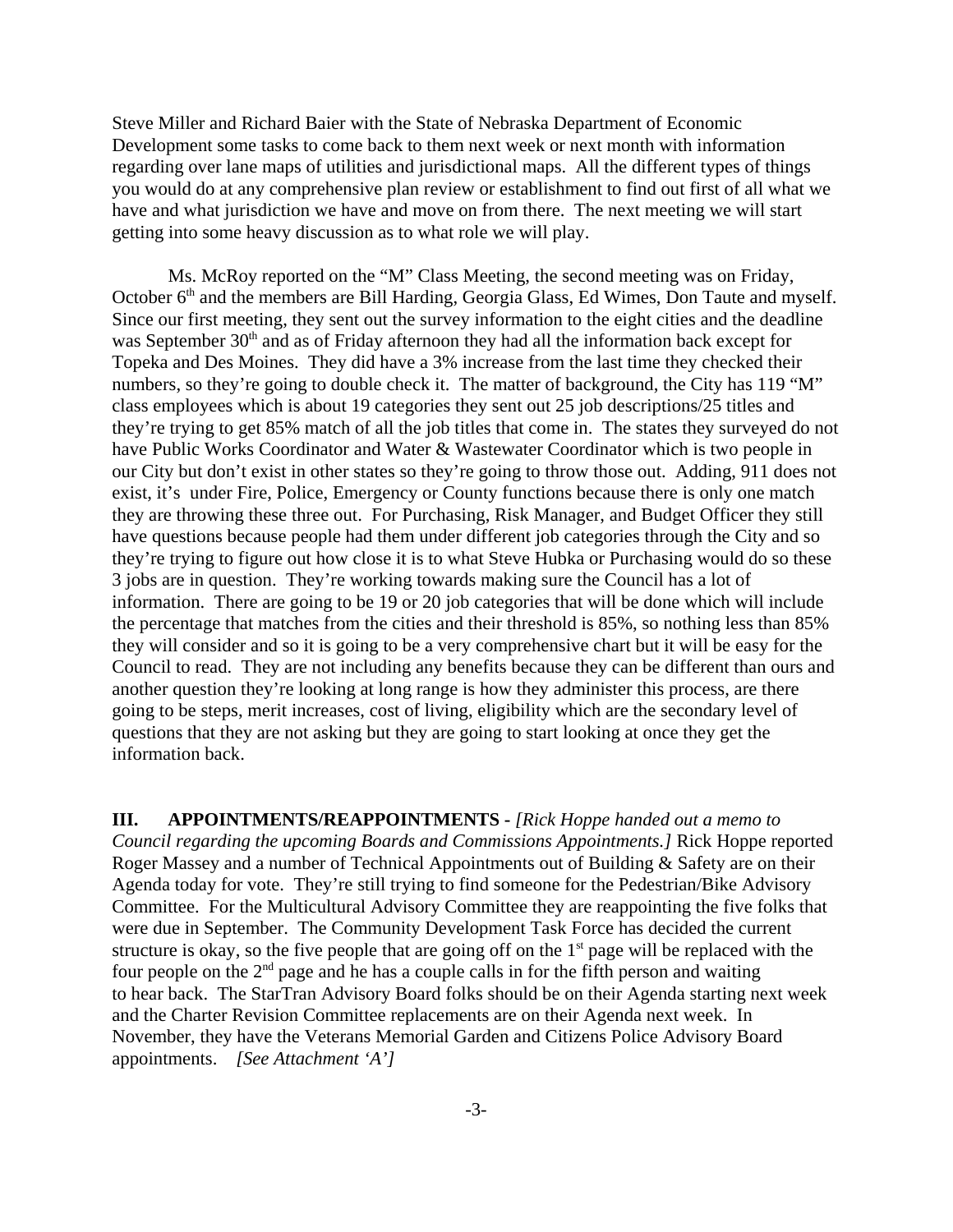**IV. REQUESTS OF COUNCIL FROM MAYOR** - *[Mark Bowen handed out to Council a statement the Mayor made at the County Board Staff Meeting on Thursday regarding the RUTS Program.]* Mark Bowen stated they've attended a number of formal meetings and had a number of informal conversations with the County Board about their latest thoughts on RUTS. They do intend to be moving back towards an interlocal agreement. The Mayor talked to the County Board directly about their change of thoughts and encouraged them to not waste anytime. *[See Attachment 'B']*

Mr. Bowen stated he is going to have Ann Harrell give them an update on the Arena Task Force. Ann Harrell reported the task force meets once a week and Dick Campbell is the Chair. The task force is comprised of representatives from various event facilities in the community as well as other groups that have either played direct role in events or in the areas where events occur. It has been a very good group and very hard working, she thinks they are really getting close to the end. It has been a very open process, they've had some people sit in out of curiosity to hear their conversation, they've had off & on press coverage which they have probably seen some of the stories in the newspaper about how their discussions have been going and the stories have been relatively accurate. She thinks they will be ready to give a report to the Mayor in a couple of weeks. There has been a great deal of discussion at the task force and she thinks the task force feels very strongly that the community needs is not to have duplication of facilities. That in order to achieve the best economic effect and the best financial position that we need to have a single unified approach to what we build in terms of event facilities and make sure we are not competing against ourselves and we're not investing in facilities that perhaps could be collocated. There was a lot of discussion last week about the question of any individual project moving ahead while this report is still being compiled, you will see the task force moved in the direction of recommending that this not occur until the report has been completed.

Mr. Bowen stated on October  $18<sup>th</sup>$  from 5:00 p.m. to 7:30 p.m. they put together a 'thankyou' pizza party which will be held at the Isles Hall. For those who participated in cleaning up the Hall of Justice building the night they had the flood problem.

Follow up with Council from last week discussion about the minutes of the 11:00 a.m. Directors' Meeting and history of the minutes. The Mayor's Office has never done those minutes from what he was told, when staff or City Council was under the supervision of the City Clerk they had provided those minutes. Mr. Svoboda said okay. Mr. Bowen commented but when the supervision went back to Council so did the minutes that's the history he was told. Mr. Cook commented well that doesn't prevent them from doing something new of having the Mayor's Office transcribe minutes.

#### **MARK BOWEN - NO FURTHER COMMENTS**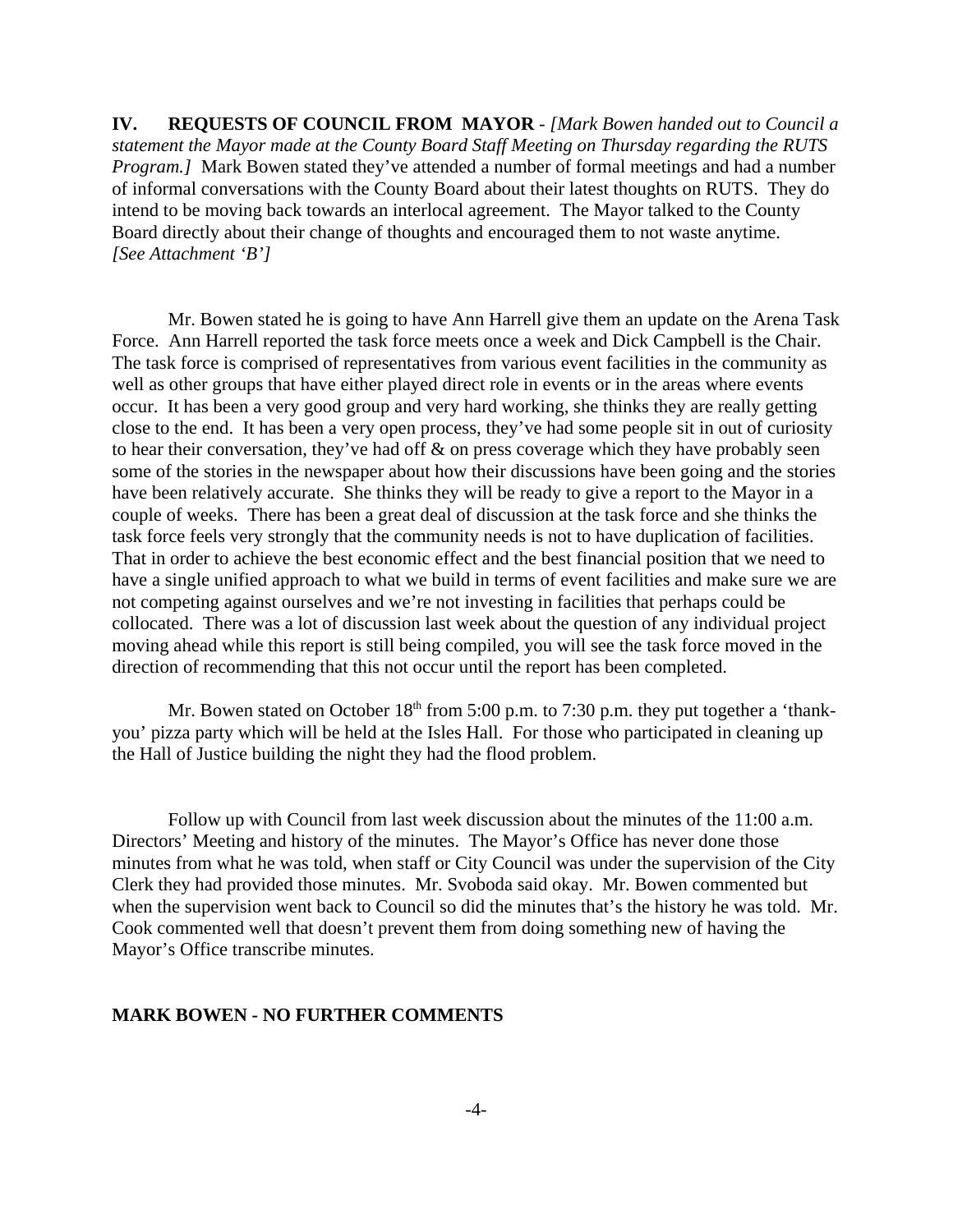#### **ANN HARRELL - NO FURTHER COMMENTS**

#### **RICK HOPPE - NO FURTHER COMMENTS**

### **DANA ROPER, City Attorney - NO COMMENTS**

#### **V. MISCELLANEOUS -**

1. Discussion on Council requests correspondence. (Requested by Ken Svoboda). — Tammy Grammer stated this is in regards to some of the requests that she has been receiving from Council on preparing and sending out letters for them. When Council sends requests to me, I need to know how soon they need to have it sent out because I'm real busy right now with doing some training with Mary (Meyer) on showing her how to do Thursday Council packets in case I am ever gone because if I am ever sick or on vacation there is no one to do packets. Also, I have been learning JDEdwards to pay bills and other things that I did not do before. Mr. Svoboda commented so he thinks a suggestion would be because we are short staff right now that we try to do everything as far in advanced as they possibly can. If there's something that Council wants out by Council staff that you try to give staff as much forewarning as you can of what you're going to be doing and try to keep it to a minimum for a while. Also, we have been told that the County Board will work with us on allowing Cori (Beattie) to help out if need be on something extremely critical.

Mr. Marvin commented being the new kid on the block, he would be happy to send his own letters out but what's the protocol. Ms. McRoy stated you bring a copy into the office for Tammy (Grammer) to have on file. Mr. Marvin stated okay.

Ms. Eschliman stated she has a question, why do we have Police officers deliver our Thursday Council packets to us. People responded tradition. Ms. Eschliman commented should we not be in our offices at least one day a week and we could pick them up and maybe save money. I don't know what it costs to run it by our homes, she just wondered if we could save anybody some money if we picked up our own packets. Ms. McRoy commented she picks her packet up whenever she can. Mr. Svoboda commented there has been times when he has picked his up or he plans his day coming in on Thursday's to pick it up but most of the time it is delivered by the Police officer. But again, it's tradition and the officers do it while they are on their route. Mark Bowen stated it's not a special trip, the officers do not take it right from the Council Office to your homes. Mr. Svoboda stated he thinks there is someone within each district that delivers the packets depending on where you live. Ms. Eschliman commented she just wondered if we could save anybody some money if we picked up our own packets. Mr. Svoboda commented you would have to make sure you were in the office on Thursday's to pick it up. Ms. McRoy stated how it works is Police Sargent Clark picks up all seven packets and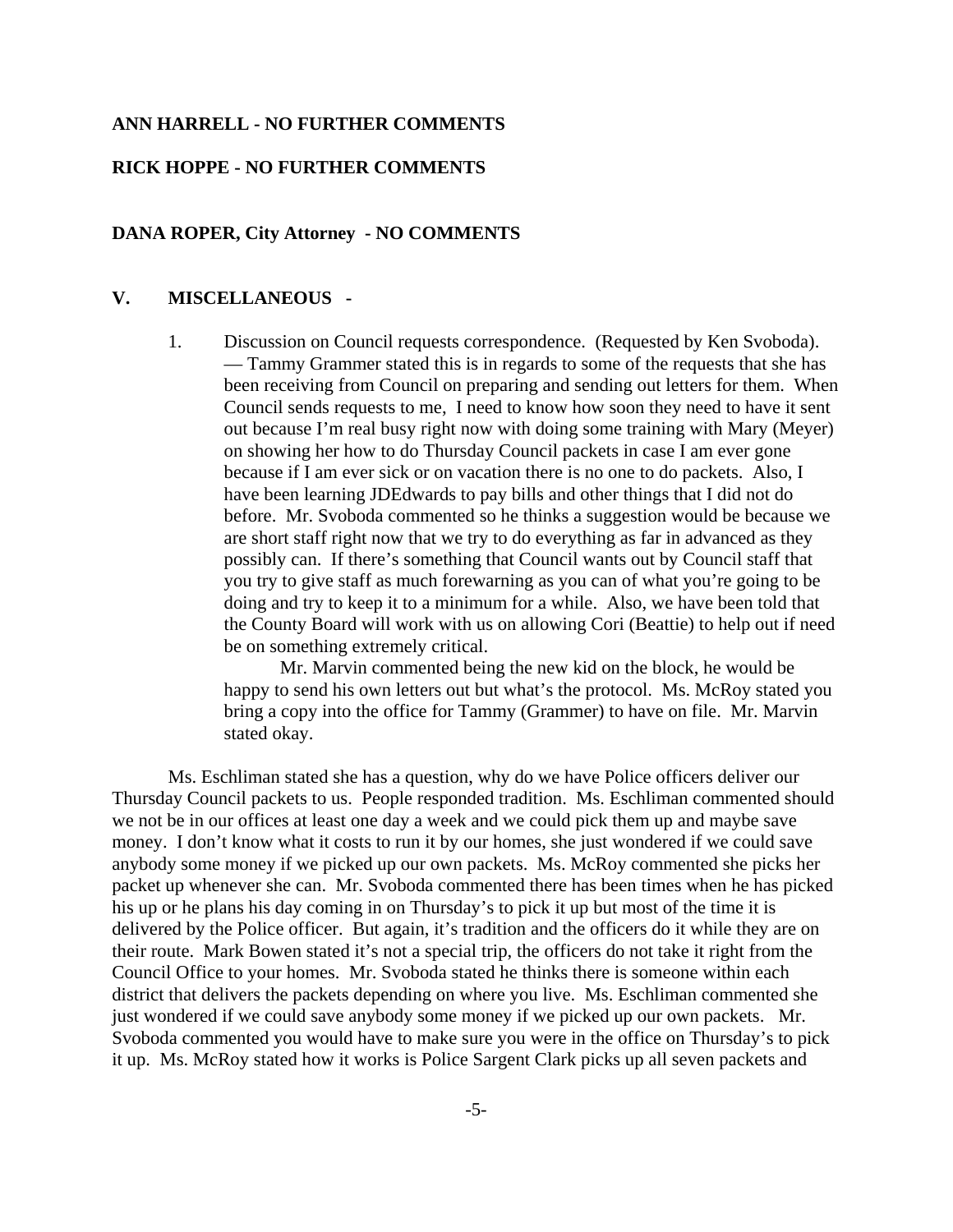takes them back to his office and when they have role call for the people who works the second shift he hands them out. Mr. Svoboda stated if an individual Council member wants to pick up their packet they certainly can. But, he certainly would not want anybody other than law enforcement delivering his because there's pertinent information in there, a paycheck every other week. Ms. McRoy commented that's why they do it because confidentiality issue. Mr. Svoboda commented he doesn't know if we want to have a blanket policy where all Council members are to pick up their packets, unless, Council wants to do it at some point in time but it doesn't sound like that's the direction we want to go at this point.

Mark Bowen stated since you had sent those inquiries off to Senator Hagel and Congressman Fortenberry about the Triplets, we have not heard anything back. I'm inclined to do a call and ask the status of it, unless, they have received something back on it. Mr. Svoboda indicated he heard verbally from Senator Hagel and Jeff Fortenberry's Office that there is nothing they are going to be able to do with it. I thought we received a response letter from Jeff Fortenberry or Senator Hagel's Office, he will look through his file for the response that we got back. Ms. McRoy asked if Council will be notified before their moved? Mr. Bowen said if you would like to be, but we are to the point where we need to start making some plans if it's going to occur. Mr. Svoboda commented it didn't sound like anybody was going to be able to do anything without reopening the entire project. Mr. Bowen responded we were not going to do anything until we heard back from (inaudible). Mr. Camp stated he thinks Mark's (Bowen) idea makes sense to go ahead and contact both offices again. Council agreed.

## **VI. CITY COUNCIL MEMBERS** -

# **JON CAMP - NO FURTHER COMMENTS JONATHAN COOK - NO FURTHER COMMENTS ROBIN ESCHLIMAN - NO FURTHER COMMENTS DAN MARVIN - NO FURTHER COMMENTS ANNETTE McROY - NO FURTHER COMMENTS PATTE NEWMAN - NO FURTHER COMMENTS KEN SVOBODA - NO FURTHER COMMENTS**

VII. MEETINGS/INVITATIONS - Listed on the Attend Sheet for October 10<sup>th</sup>.

**VIII. MEETING ADJOURNED - Approximately at 12:03 p.m.** 

cm101005/tjg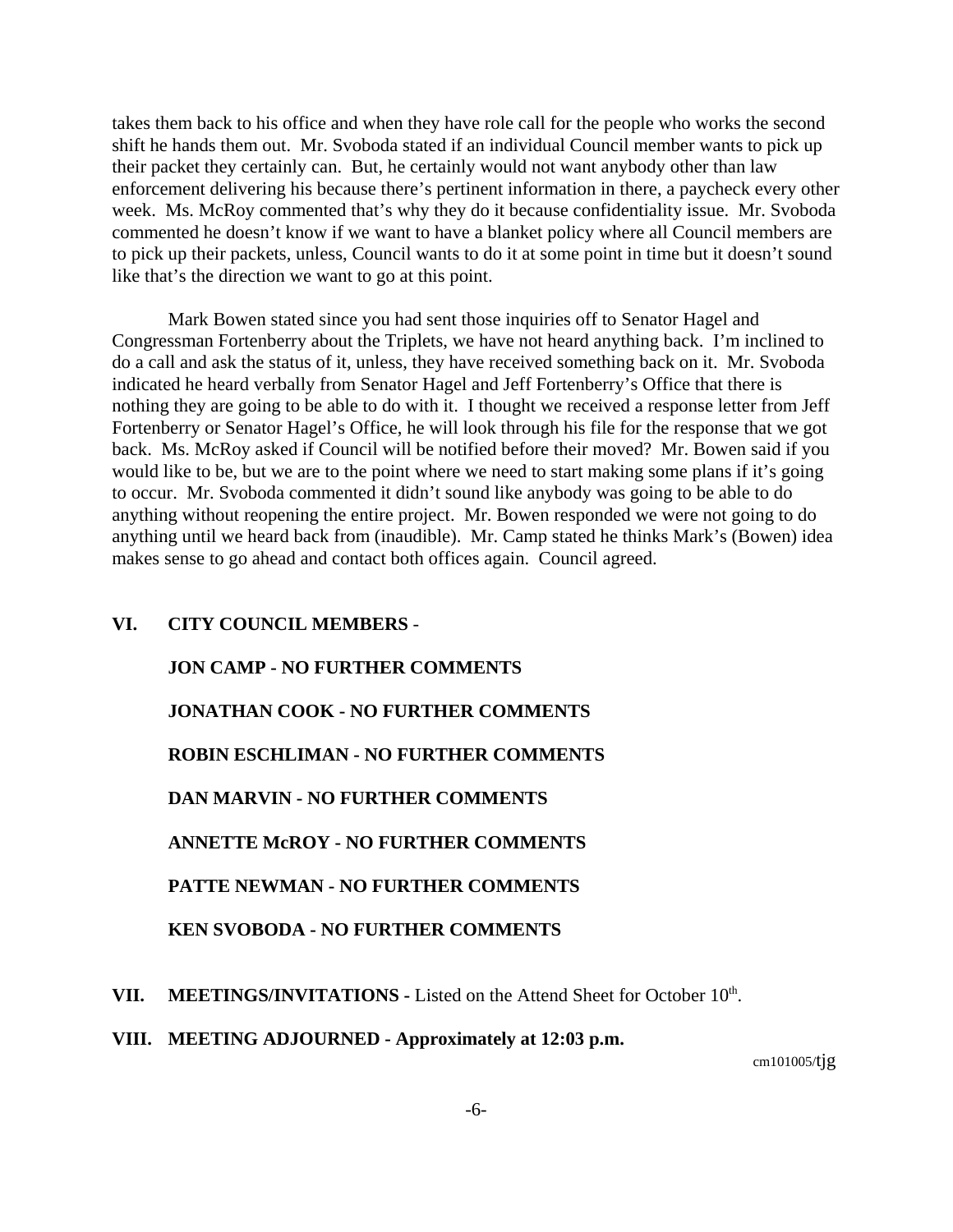Attachmen

## **MEMO**

TO: **City Council** 

**Richard D. Hoppe<br>Aide to the Mayor** FROM:

DATE: October 10, 2005

#### $RE:$ **Boards and Commissions Upcoming Appointments**

| <b>Name</b>                    | Board                            | Eligible for<br>Reappoint | Desires<br>Reappoint | Mayor will<br>Reappoint |
|--------------------------------|----------------------------------|---------------------------|----------------------|-------------------------|
| <b>OCTOBER</b><br>Roger Massey | Housing Authority Board          | Replacing William Blue    |                      |                         |
| John Henry Zohner              | Heat, Vent, Cool Exam Board      | Yes                       | Yes                  | Yes                     |
| Ronald Geary                   | Heat, Vent, Cool Exam Board      | Yes                       | Yes                  | Yes                     |
| John Henry Zohner              | <b>HVAC</b>                      | Yes                       | Yes                  | Yes                     |
| Ronald Geary                   | <b>HVAC</b>                      | Yes                       | Yes                  | Yes                     |
| Matt Morrissey                 | Plumbing Code Board of Appeals   | Yes                       | Yes                  | Yes                     |
| Tim Wentz                      | Plumbing Code Board of Appeals   | Yes                       | Yes                  | Yes                     |
| <b>Brian Carstens</b>          | Uniform Fire Board of Appeals    | Yes                       | Yes                  | Yes                     |
| Fritz Moss                     | Uniform Fire Board of Appeals    | Yes                       | Yes                  | Yes                     |
| Donald Dingman                 | Uniform Fire Board of Appeals    | Yes                       | Yes                  | Yes                     |
| Richard Noel                   | Uniform Fire Board of Appeals    | Yes                       | Yes                  | Yes                     |
| Dan Schroeder                  | Electrical Adv, Appeals, & Exam  | Yes                       | Yes                  | Yes                     |
| Dan Pudenz                     | Electrical Adv, Appeals, & Exam  | $Yes -$                   | Yes                  | Yes                     |
| Doug Biggerstaff               | Examining Board of Plumbers      | Yes                       | Yes                  | Yes                     |
| Doug Biggerstaff               | Water Conditioning Board of Exam | Yes                       | Yes                  | Yes                     |
| Mike Mjelde                    | Ped/Bike Adv Committee           | Resigning                 |                      |                         |
| Riek Puok Riek                 | Multi-Cultural Advisory          | Yes                       | Yes                  | Yes                     |
| Thomas Christie                | Multi-Cultural Advisory          | Yes                       | Yes                  | Yes                     |
| Amrita Mahapatra               | Multi-Cultural Advisory          | Yes                       | Yes                  | Yes                     |
| Annette McRoy                  | Multi-Cultural Advisory          | Yes                       | Yes                  | Yes                     |
| Charles Greene                 | Multi-Cultural Advisory          | Yes                       | Yes                  | Yes                     |
| Jon Carlson                    | Comm' Dev' Task Force            | No                        | NA                   | <b>NA</b>               |
| Lois Haupt                     | Comm' Dev' Task Force            | No                        | <b>NA</b>            | NA                      |
| Don Post                       | Comm' Dev' Task Force            | $\rm No$                  | NA                   | <b>NA</b>               |
| Carl Tesch                     | Comm' Dev' Task Force            | No                        | NA.                  | <b>NA</b>               |
| Jeff Schwebke                  | Comm' Dev' Task Force            | No                        | <b>NA</b>            | NA                      |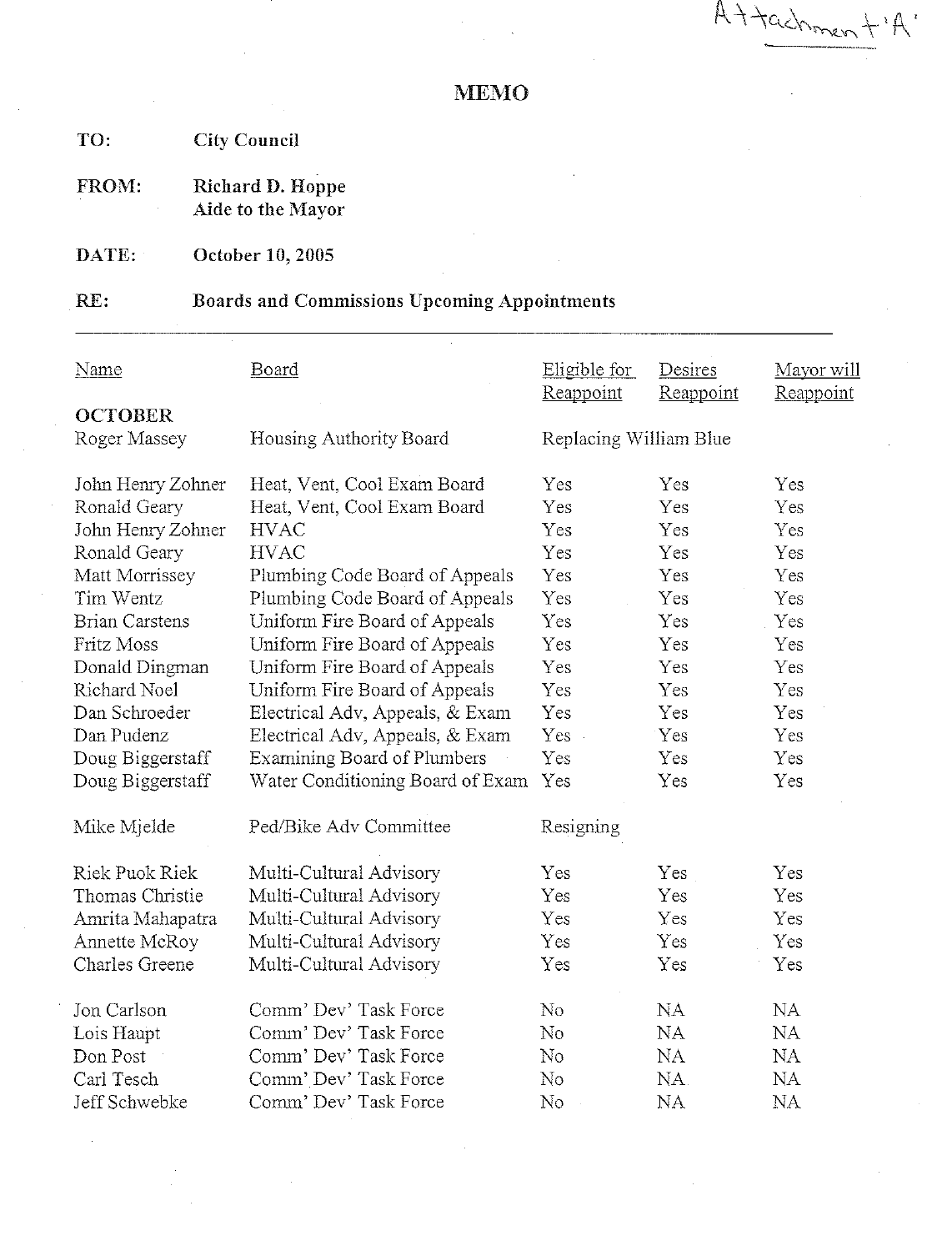| Name                  | <b>Board</b>                       | Eligible for<br>Reappoint | Desires<br>Reappoint | Mayor will<br>Reappoint |
|-----------------------|------------------------------------|---------------------------|----------------------|-------------------------|
| Shawn Ryba            | Comm' Dev' Task Force              | New Appointment           |                      |                         |
| Scott Baird           | Comm' Dev' Task Force              | New Appointment           |                      |                         |
| Modesta Pulta         | Comm' Dev' Task Force              | New Appointment           |                      |                         |
| Jessie Payne          | Comm' Dev' Task Force              | New Appointment           |                      |                         |
| Jill Flagel           | Star Tran Advisory Board           | Yes                       | Yes                  | Yes                     |
| Susan Epps            | Star Tran Advisory Board           | Yes                       | Yes                  | Yes                     |
| Lauren Ekdahl         | <b>Charter Revision Commission</b> | Need to be replaced       |                      |                         |
| Gerry Schleich        | <b>Charter Revision Commission</b> | Need to be replaced       |                      |                         |
| Dao Tran              | <b>Charter Revision Commission</b> | Need to be replaced       |                      |                         |
| Mike Donlan           | <b>Charter Revision Commission</b> | New Appointment           |                      |                         |
| Jon Rehm              | <b>Charter Revision Commission</b> | New Appointment           |                      |                         |
| LeRoy Stokes          | <b>Charter Revision Commission</b> | New Appointment           |                      |                         |
| November              |                                    |                           |                      |                         |
| Kenneth Orr           | Veterans Memorial Garden           | Yes                       |                      |                         |
| Moe Carlton           | Veterans Memorial Garden           | Yes                       |                      |                         |
| Dean Clawson          | Veterans Memorial Garden           | Yes                       |                      |                         |
| Mabel Stamler         | Veterans Memorial Garden           | Yes                       |                      |                         |
| <b>Stanley Cooper</b> | Citizens Police Advisory Board     | Yes                       | No                   |                         |
| Greg Key              | Citizens Police Advisory Board     | Yes                       | Yes                  |                         |
| Dean Finnegan         | Citizens Police Advisory Board     | Yes                       |                      |                         |
| Dorothy Anderson      | Citizens Police Advisory Board     | Yes                       |                      |                         |

 $\label{eq:2.1} \frac{d\mathbf{r}}{d\mathbf{r}} = \frac{1}{2} \sum_{i=1}^n \frac{d\mathbf{r}}{d\mathbf{r}} \left[ \frac{d\mathbf{r}}{d\mathbf{r}} \right] \left[ \frac{d\mathbf{r}}{d\mathbf{r}} \right] \left[ \frac{d\mathbf{r}}{d\mathbf{r}} \right] \left[ \frac{d\mathbf{r}}{d\mathbf{r}} \right] \left[ \frac{d\mathbf{r}}{d\mathbf{r}} \right] \left[ \frac{d\mathbf{r}}{d\mathbf{r}} \right] \left[ \frac{d\mathbf{r}}{$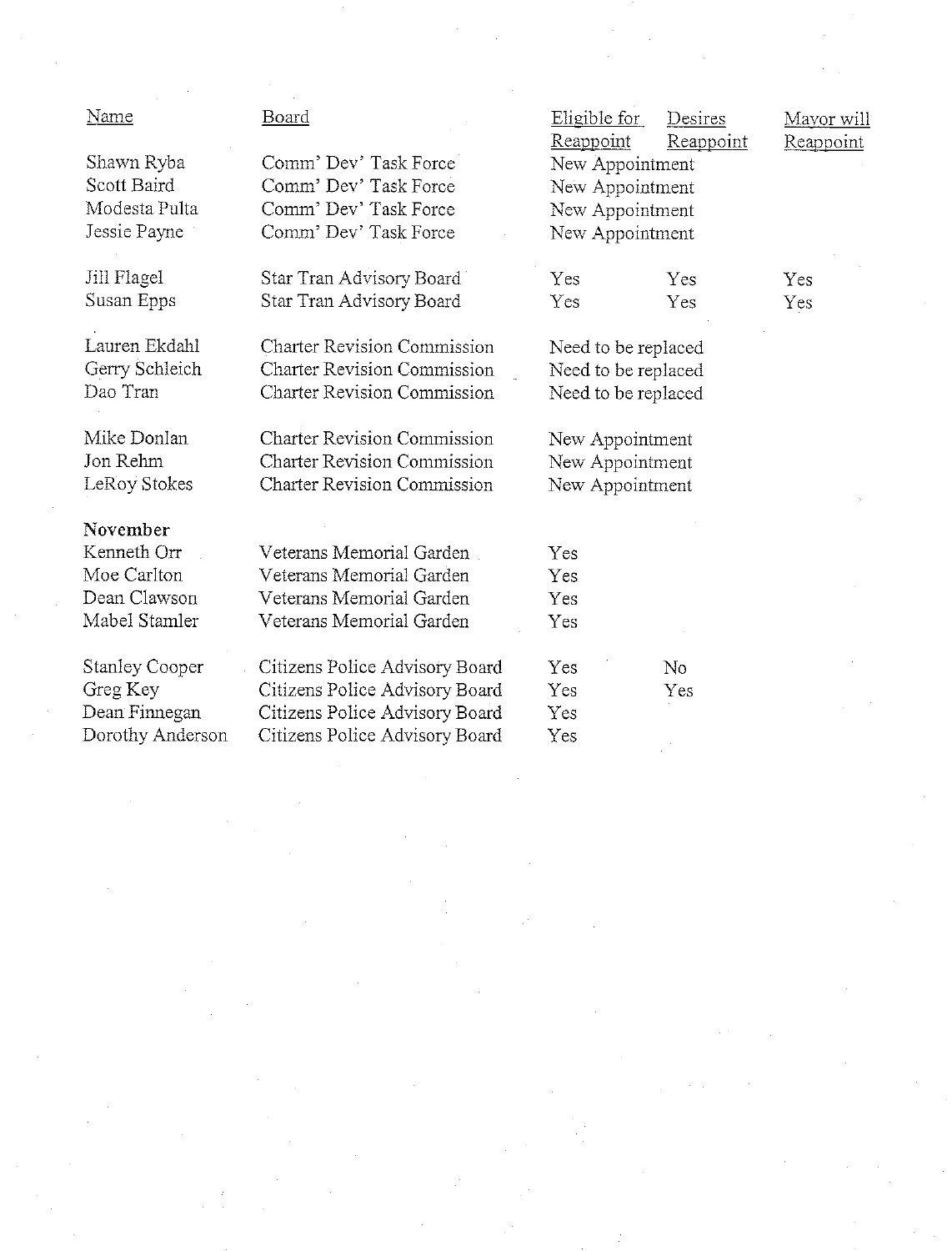Attachmen

## County Board Staff Meeting comments by Mayor Coleen J. Seng **RUTS Program** October 6, 2005

I am very disappointed that the proposed RUTS program is stalled.

I asked that the County Board consider the RUTS program because Lincoln and Lancaster County are growing. We need new streets and in times of limited tax dollars, we both need to build those streets as efficiently as possible. We need to build county roads in a manner that allows us to save money and preserve traffic flow as they become city roads. That's why I first asked that the RUTS program be listed as a regular agenda item on the City County Common agenda until we could show the community we had completed our mission. We made considerable progress toward a logical and effective partnership.

### **STRUCTURE MUST BE EFFECTIVE**

The County Board's recent actions in regard to the creation and funding of a Joint Public Agency (JPA) reverses that progress and makes the JPA a fairly one-sided partnership. The Board has moved us back a year to the original discussions about an interlocal agreement.

At that time, an interlocal agreement was discussed, but the conversation moved toward a JPA. Interlocal agreements work well in many instances but do not address the needs as well in this situation. That is why many months ago the conversation moved toward the creation of a joint public agency.

The interlocal you have discussed does not address the East Beltway. The motion earlier this week for an interlocal seemingly ignores a major portion of our future roads needs. That is a problem.

The current actions disregard a great deal of work done earlier this year. The Legislature approved a bill that would allow the city, county or local authority to protect the corridor of the East Beltway. It was thought that the Joint Public Agency would be the structure to preserve the East Beltway corridor. It was a logical and practical solution that allowed the City and the County to work together to preserve that corridor. Now we are back at the drawing board, retracing ground that had already been covered and slowing down the momentum.

#### FUNDING FAIRNESS - DON'T OVER TAX LINCOLN

You are casting doubts on whether there will be a dedicated funding source for the RUTS program.

You are suggesting the taxpayers of Lincoln will be asked to shoulder the bulk of the cost to design and improve the RUTS designated county roads. Is it fair to ask Lincoln residents to pay for RUTS when the funding would go to County Roads, not City streets?

Does the County intend to continue the inequity that Lincoln taxpayers pay at least 85 percent of the cost. That is not the partnership I envisioned. It was supposed to reduce the tax burden, not shift more of it to the City taxpayers.